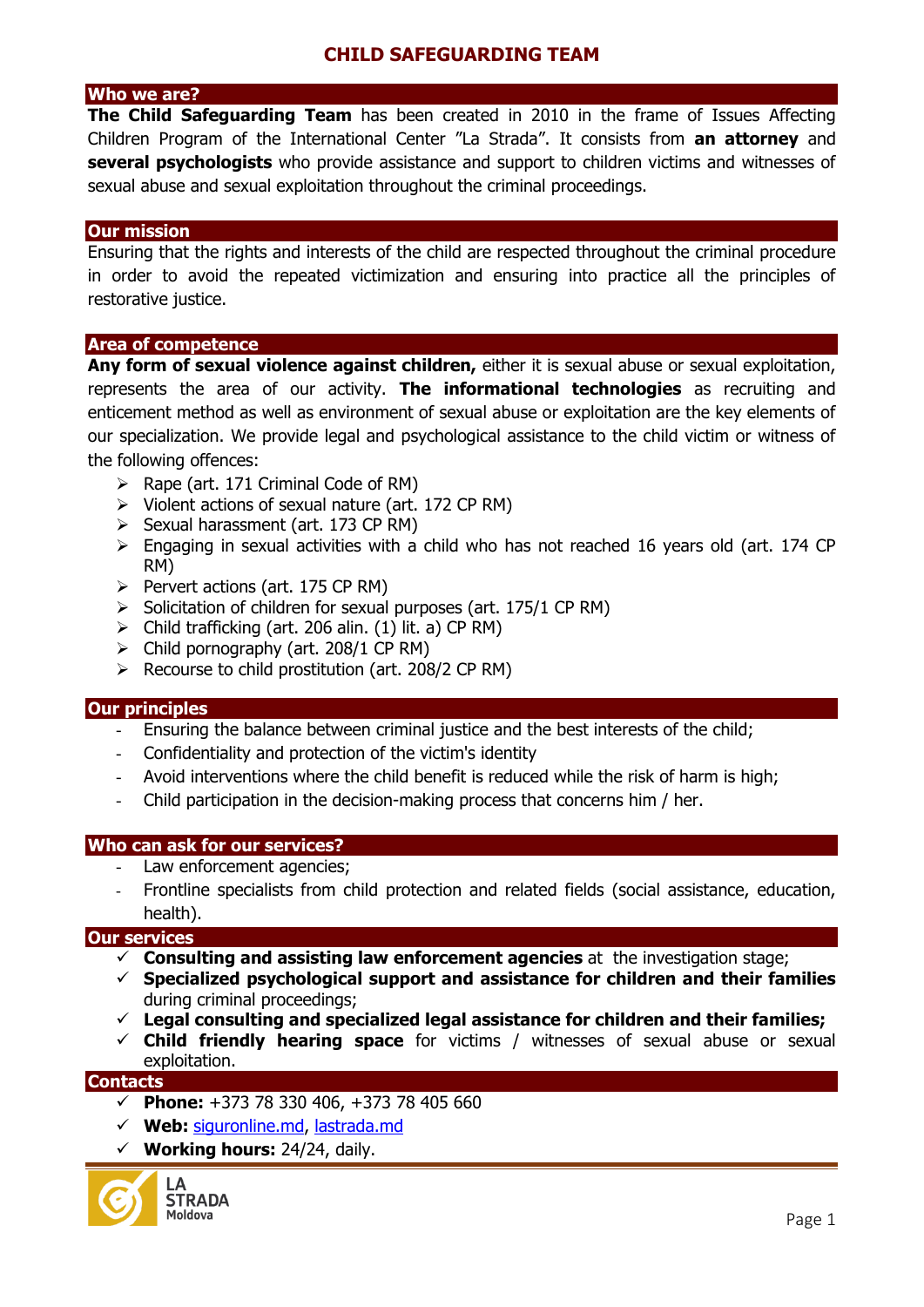## **CHILD SAFEGUARDING TEAM**

## **A short overview of assisted cases in the last 8 years of activity**

From the first day of its activity to the end of the first semester of 2018, the lawyer and the psychologist of Child Safeguarding Team have provided assistance and qualified support to 352 beneficiaries. These are children and adolescents who became victims or witnesses of **sexual offences** (rape, sexual harassment, solicitation of children for sexual purposes, violent actions of sexual nature, pervert actions) or **sexual exploitation** (child trafficking, child pornography, child prostitution).



## **The first half of 2018: figures, facts and trends**

In the first half of 2018, La Strada psychologist and attorney took on 35 new cases and continued to provide assistance for 5 cases from the previous year. In all these cases, the Internet was the main environment for recruiting or for communication between the abuser and the victim. The crime itself happens more and more often online, especially when it comes to pornography and child trafficking.



**\*The share of cases assisted by the attorney and the psychologist in the first half of 2018**